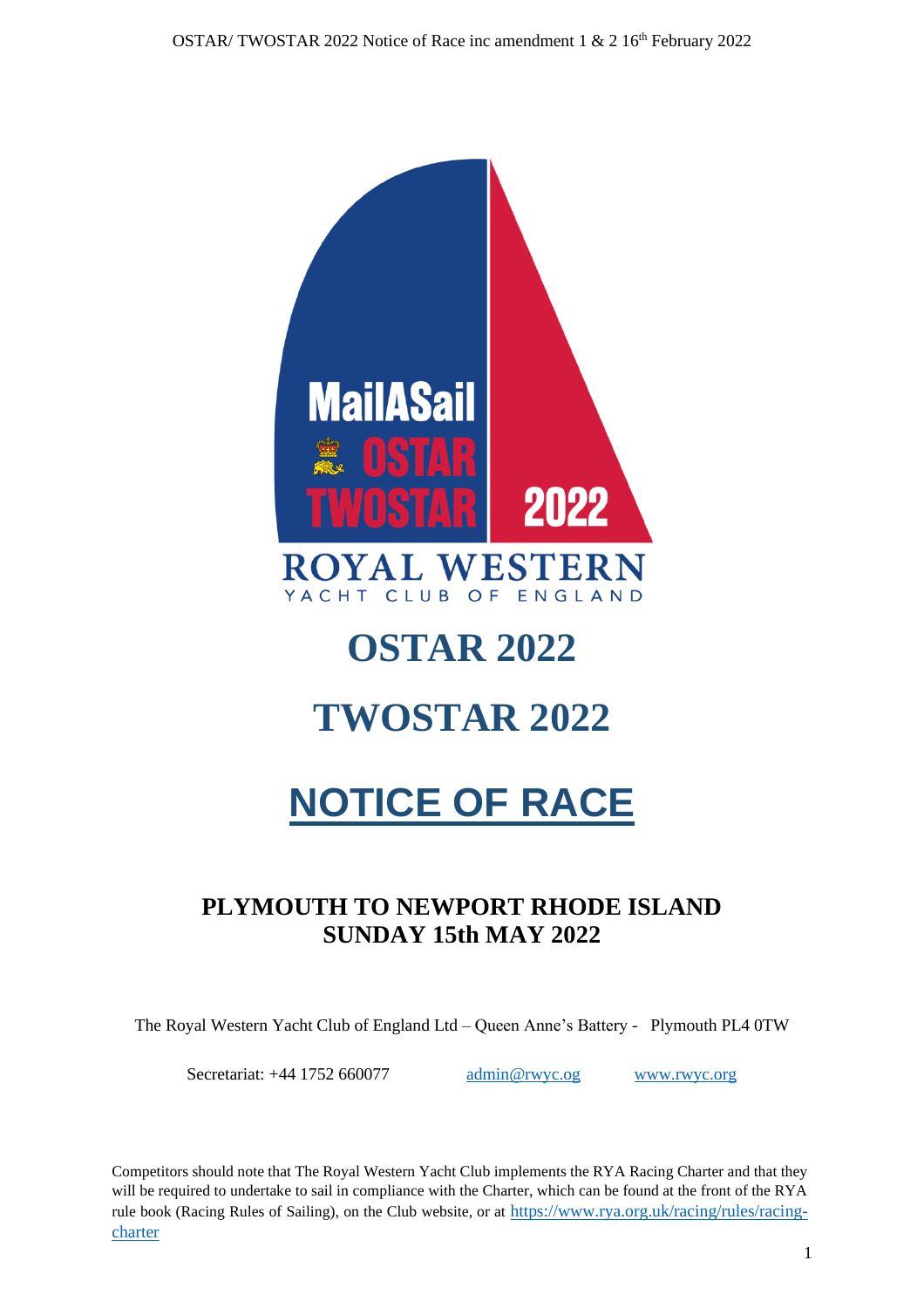#### **MailASail OSTAR/ TWOSTAR 2022 NOTICE OF RACE**

#### <span id="page-1-0"></span>**1. ORGANISATION**

1.1 The Organising Authority (OA) will be the Royal Western Yacht Club of England (RWYC).

#### **2. OBJECT**

2.1 The Race is intended to be a sporting event and to encourage the development of equipment, supplies and techniques for shorthanded ocean racing.

#### **3. COURSE**

3.1 The course will be from a Start Line in Plymouth Sound to a Finish Line off Newport, Rhode Island. Marks of the course will be defined in the Sailing Instructions (SI's).

#### **4. RULES, REGULATIONS AND TEXTS IN FORCE**

- 4.1 The event shall be governed by the following documents, complemented and/or modified by the SI's:
	- a. The World Sailing (WS) Racing Rules of Sailing (RRS), except in the rules modified in NOR [4.2.](#page-1-0) <https://www.sailing.org/inside-world-sailing/rules-regulations/racing-rules-of-sailing/>
	- b. The WS 2022-2023 Offshore Special Regulations (OSR) Category 1 Regulations shall apply, except in the regulations modified in NOR [4.3.](#page-1-0)
	- <https://www.sailing.org/inside-world-sailing/rules-regulations/offshore-special-regulations/>
	- c. International Rules for the Prevention of Collisions at Sea Part B (Steering & Sailing) (COLREGS).
	- d. Class Rules as recognised by WS.
	- e. The RWYC NOR and any amendments.
	- f. The RWYC SI's.
- 4.2 The following RRS have been modified:
	- a. Part 2 (When Boats Meet) applies only inside the Dockyard Port of Plymouth after which they are replaced by Part B (Steering & Sailing) of COLREGS
	- b. Rule 41 (Outside Help) modified in NOR 14.
	- c. Rule 42.2 (Prohibited Actions) add (f) "repeated movements of the keel and/or mast that are not necessary for the stability of the boat."
	- d. Rule 42.3 (Exceptions) add (j) "oars/paddles may be used".
	- e. Rule 45 (Hauling Out, Making Fast, Anchoring) modified in NOR 14.
	- f. Rule 50.2 (Spinnaker Poles and Whisker Poles) shall not apply at any time.
	- g. Rule 52 (Manual Power) delete "and moveable hull appendages." Add "Boats are allowed to use electrical energy to fill and/or empty ballast tanks and/or adjust keels and/or any other system devised to increase stability".
	- h. Rule 61 (Protest Requirements) modified in the SI's.
	- i. Rule 62 (Redress) modified in the SI's.
	- j. Rule 63 (Hearings) modified in the SI's.
	- k. Rule 64 (Decisions) modified in the SI's.
- 4.3 The following WS OSR have been modified:
	- a. Regulation 3.29.13 Add "The AIS shall have an audible alarm and shall be switched on throughout the race."
	- b. Regulation 4.01 "Sail Letters and Numbers" shall not apply. (NOR 12)
	- c. Regulation 4.10.2 Radar Target Enhancer (RTE) shall apply. Change "MoMu0" to "MoMu0,1". Add "The RTE shall be switched on throughout the race.
	- d. Furling Gear Furling gear connected to structure, bowsprit or pole forward of the pulpit shall be capable of being retrieved to within the enclosure formed by the pulpit/guardrails without the necessity of the competitor leaving the enclosure formed by the pulpit/guardrails.
- 4.4 The 2022 2023 OSR Category 1 rules shall be followed as closely as possible. Where a boat is unable to comply with a particular rule the boat may be permitted to compete at the discretion of the OA provided that an alternative measure is incorporated or embarked in the boat that provides equivalent safety and does not confer a racing advantage. In these circumstances, full details shall be submitted to the OA for approval when applying for entry.

#### **5. DATE SCHEDULE**

- 5.1 The Start of the Race will be at 1200 British Summer Time (BST) on Sunday 15th May 2022.
- 5.2 In order to qualify as a finisher, a boat shall finish not later than 2359 Eastern Daylight Time (EDT) on Thursday 23rd June 2022.
- 5.3 Key Dates

|                             | 1 January 2017   Qualifying passage period starts | NOR 6.6      |
|-----------------------------|---------------------------------------------------|--------------|
|                             | 1 January 2022   Discounted Entry Fee period ends | NOR 7.6, 9.1 |
| 21 March 2022 Entries close |                                                   | NOR 7.1      |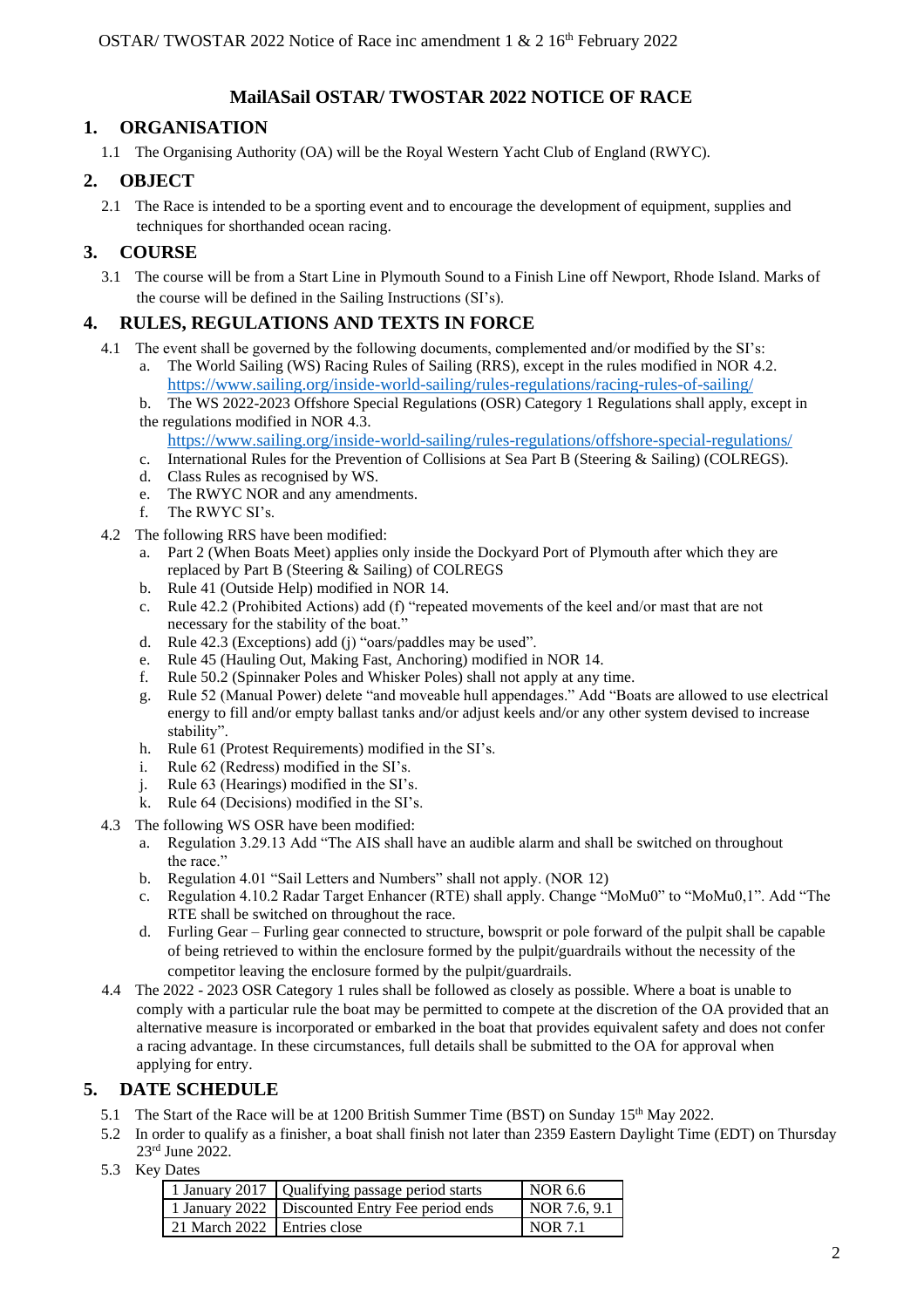<span id="page-2-0"></span>

| 6 April 2022 | Qualifying passage period ends       | NOR 6.6        |
|--------------|--------------------------------------|----------------|
| 6 April 2022 | Submit IRC/MOCRA certificates        | NOR 7.11/8     |
| 7 April 2022 | Last date for Full Entry Fee payment | NOR 7.5        |
| 11 May 2022  | Boats berthed in Plymouth            | NOR 6.11       |
| 15 May 2022  | 1200 BST Race starts                 | <b>NOR 5.1</b> |
| 23 June 2022 | 2359 EDT Race ends                   | NOR 5.2        |

5.4 Race Office: The Race Office will be open from 1000 to 1600 on Wednesday  $11<sup>th</sup>$  May to Saturday  $14<sup>th</sup>$  May 2022.

#### **6. ELIGIBILITY**

- 6.1 The Skipper/ Co Skipper shall be over the age of 18 by the start date.
- 6.2 The Race is open to monohull and multihull boats with a minimum LOA of 27ft (8.23m) and a maximum LOA of 60ft (18.29m). The race is open to IMOCA 60 class boats built before 2007.
- 6.3 The race is open to rated boats under IRC and Mocra Ratings and unrated boats. Unrated boats shall satisfy the Race Committee that they meet the requirements of the stability index of OSR Category 1 regulations.
- 6.4 The OA reserves the right to exclude any boat that fails to meet the criteria in NOR [4.1, 4.3](#page-1-0) and [4.4.](#page-1-0)
- 6.5 The Skipper/ Co Skipper shall be competent to take charge of the boat and be in possession of: a. An approved Offshore Personal Survival Training Certificate in accordance with OSR 6 and App G (Training).
	- b. A National Authority approved First Aid Certificate
- 6.6 A qualifying passage of not less than 500 miles shall be made before  $6<sup>th</sup>$  April 2022. The passage may have been undertaken at any time after 1<sup>st</sup> January 2017. The passage shall be sailed in the open sea without anchoring or putting into port. The distance shall be measured in straight lines joining not more than four points on the passage track.

The passage shall be made in the boat that the Skipper/ Co - Skipper intends to sail in the race, with only the Skipper/ $Co$  – skipper on board, and without outside assistance or escort. In the event that any significant modification to the boat is made between the date of any passage and the race, a further qualifying passage shall be made. The successful completion of the following races in the same boat, providing no significant modification has subsequently been made, satisfies the qualifying passage requirements.

- OSTAR 2017
- AZAB 2019

SORC Round the Rock Race 2018, 2020

Battle of Gotland Race 2017, 2018, 2019

Newport Bermuda Race 2018, 2020 Plymouth Lonely Rock Race 2021

- 6.7 The Skipper shall produce independent evidence to substantiate the qualifying passage. Charts and log extracts signed and dated by the Harbour Authorities at the beginning and end of the cruise would form such evidence.
- 6.8 In the event of an entrant being found to have made a false statement the entry will be rejected and all fees, if paid, shall be forfeit.
- 6.9 The Skipper/ Co Skipper are reminded that previous sailing experience outlined in NOR [6.6](#page-2-0) is the minimum required. Neither the setting of this minimum nor the acceptance of an entry by the OA implies any warranty by the OA that a Skipper/ Co - Skipper's experience is in fact adequate.
- 6.10 The Skipper shall have Third Party Liability insurance cover to a minimum of  $\text{\textsterling}3,000,000$  or the foreign currency equivalent for the duration of the race.
- 6.11 All entered boats shall be berthed in MDL Marina, Queen Anne's Battery, Plymouth by 1800 Wednesday 11th May 2022.
- 6.12 Registration shall be completed by 1600 Friday  $13<sup>th</sup>$  May 2022.

#### **7. ENTRIES**

- 7.1 A Skipper may reserve a place in the Race by completing an Entry Form and sending it to the OA together with the Booking Fee by 21<sup>st</sup> March 2022. The Booking Fee is not refundable except as in NOR 7.12.
- 7.2 Entries shall be limited to a total of 60 boats. The OA reserves the right to alter this figure.
- 7.3 Entries shall be made under the nationality of the Skipper. The boat need not have been designed nor built in that country.
- 7.4 Entry Fees will be in accordance with NOR 9.
- 7.5 All Entry Fees shall be paid by 7<sup>th</sup> April 2022.
- 7.6 A discounted Entry Fee (NOR 9) shall apply if all fees are paid by 1 st January 2022.
- 7.7 Late entries may be accepted at the discretion of the
- 7.8 Competitor may display discrete acknowledgements of assistance from suppliers, clubs or well-wishers.
- 7.9 The entry application shall include: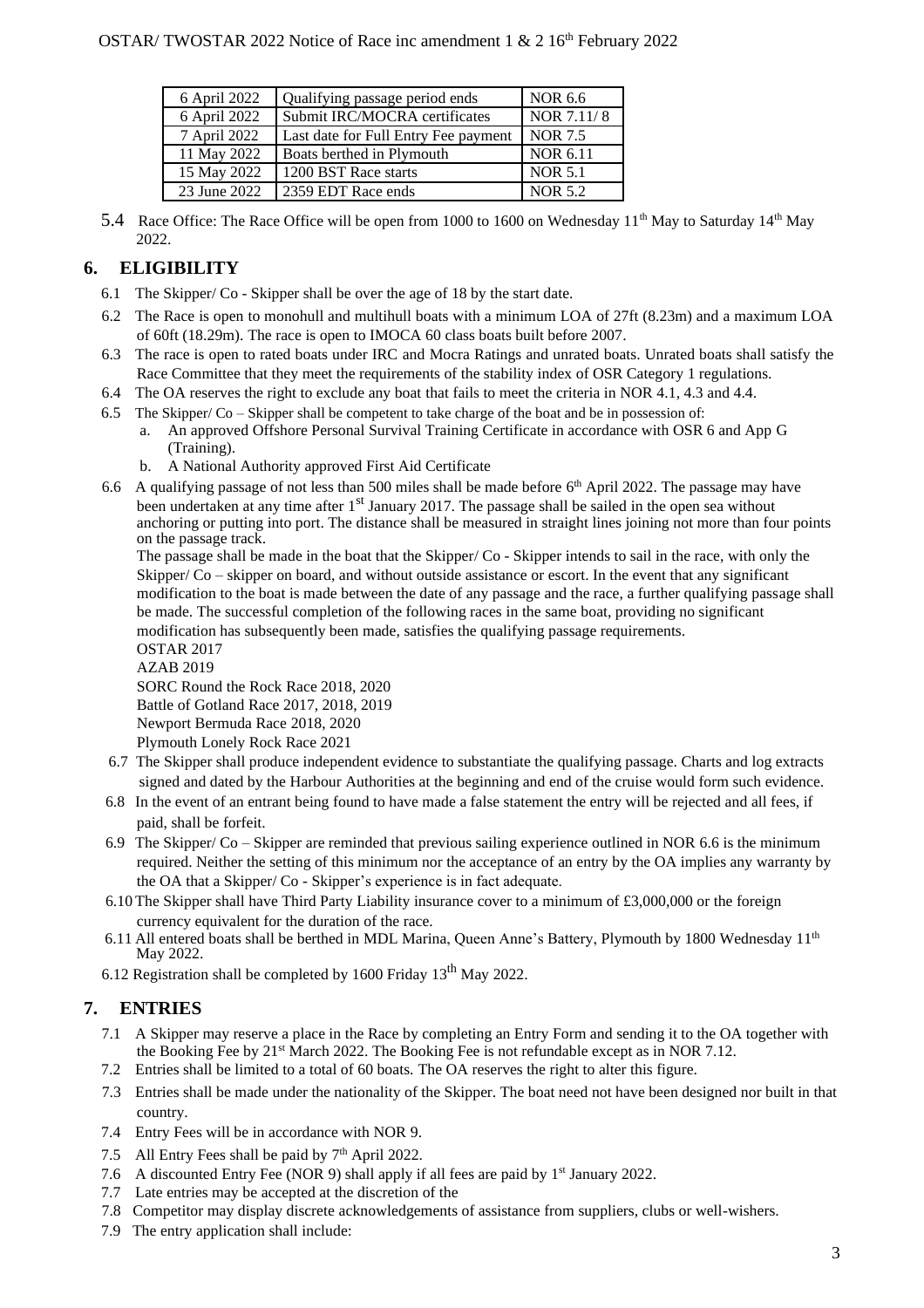- a. A digital photograph of the Skipper/ co- Skipper for safety, security and publicity purposes (minimum of 1MB).
- b. A digital photograph of the boat under sail for safety, security and publicity purposes (minimum of 1MB).
- c. One hundred words in English each about the Skipper/ Co-Skipper and the boat which may be used in the race programme, website and for publicity purposes.
- d. A completed entry form. Where the qualifying cruise has yet to be completed, the details required in NOR [6.4 m](#page-2-0)ay be submitted separately but not later than  $31<sup>st</sup>$  March 2021.
- e. Details of any non-compliance with OSR Category 1, and the proposed measures to provide equivalent safety (see NO[R 4.4\).](#page-1-0)
- 7.10 A Skipper whose entry is rejected by the OA will be informed of the reason as soon as possible and the Entry Fees paid returned. The decision of the OA to reject an entry shall be final. In the event of rejection, payment shall be limited to the return of the Entry Fees paid.
- 7.11 Should the race be postponed to a later date or should the competitor(s) be unable to start the race due to COVID restrictions, then a full refund of fees paid can be made. Should there be an alternative race offered due to COVID restrictions which is not of interest to the competitor(s) then a full refund of fees paid can also be actioned.

#### **8. CLASSES**

- 8.1 Classes shall be determined by IRC/ MOCRA Ratings on  $11<sup>th</sup>$  April 2022 or as soon as possible after that date.
- 8.2 If there are five or more entries of the same Open or One Design Class the OA shall offer a separate class All Skippers entering an Open or One Design class shall possess a current class certificate, a copy of which shall be submitted to the OA not later than the 12<sup>th</sup> April 2022.
- 8.3 There will be a separate 'non-rated' (unrated) class where entrants can compete for line honours elapsed time records based on LOA (length overall)

#### **9. ENTRY FEES**

#### **9.1. OSTAR**

| Length Overall | <b>Booking Fee</b> | Discounted entry Fee<br>(incl booking fee) | Full Entry Fee<br>(incl booking fee) |
|----------------|--------------------|--------------------------------------------|--------------------------------------|
| Under 30 feet  | £250               | £1,890                                     | £2,100                               |
| Under 35 feet  | £250               | £2,015                                     | £2,350                               |
| Under 40 feet  | £250               | £2,140                                     | £2,600                               |
| Under 45 feet  | £250               | £2,265                                     | £2,850                               |
| Under 50 feet  | £250               | £2,390                                     | £3,100                               |
| Under 55 feet  | £250               | £2,515                                     | £3,350                               |
| Under 60 feet  | £250               | £2,640                                     | £3,600                               |

#### **9.2. TWOSTAR**

| Length Overall | <b>Booking Fee</b> | Discounted entry Fee<br>(incl booking fee) | Full Entry Fee<br>(incl booking fee) |
|----------------|--------------------|--------------------------------------------|--------------------------------------|
| Under 30 feet  | £250               | £2,200                                     | £2,415                               |
| Under 35 feet  | £250               | £2,325                                     | £2,665                               |
| Under 40 feet  | £250               | £2,450                                     | £2,915                               |
| Under 45 feet  | £250               | £2,575                                     | £3,165                               |
| Under 50 feet  | £250               | £2,700                                     | £3,415                               |
| Under 55feet   | £250               | £2,825                                     | £3,665                               |
| Under 60 feet  | £250               | £2,950                                     | £3,915                               |

#### **10. ACCEPTANCE CERTIFICATES**

- 10.1 Acceptance Certificates will be issued by  $14<sup>th</sup>$  May 2022 to Skippers who have satisfied/completed the following requirements:
	- a. Entry Form
	- b. Entry Fee including additional fees if applicable is paid
	- c. Qualifying Evidence
	- d. Third Party Liability Insurance
	- e. Declaration of compliance with WS OSR Category 1 plus any authorized exemptions (NoR 4.4)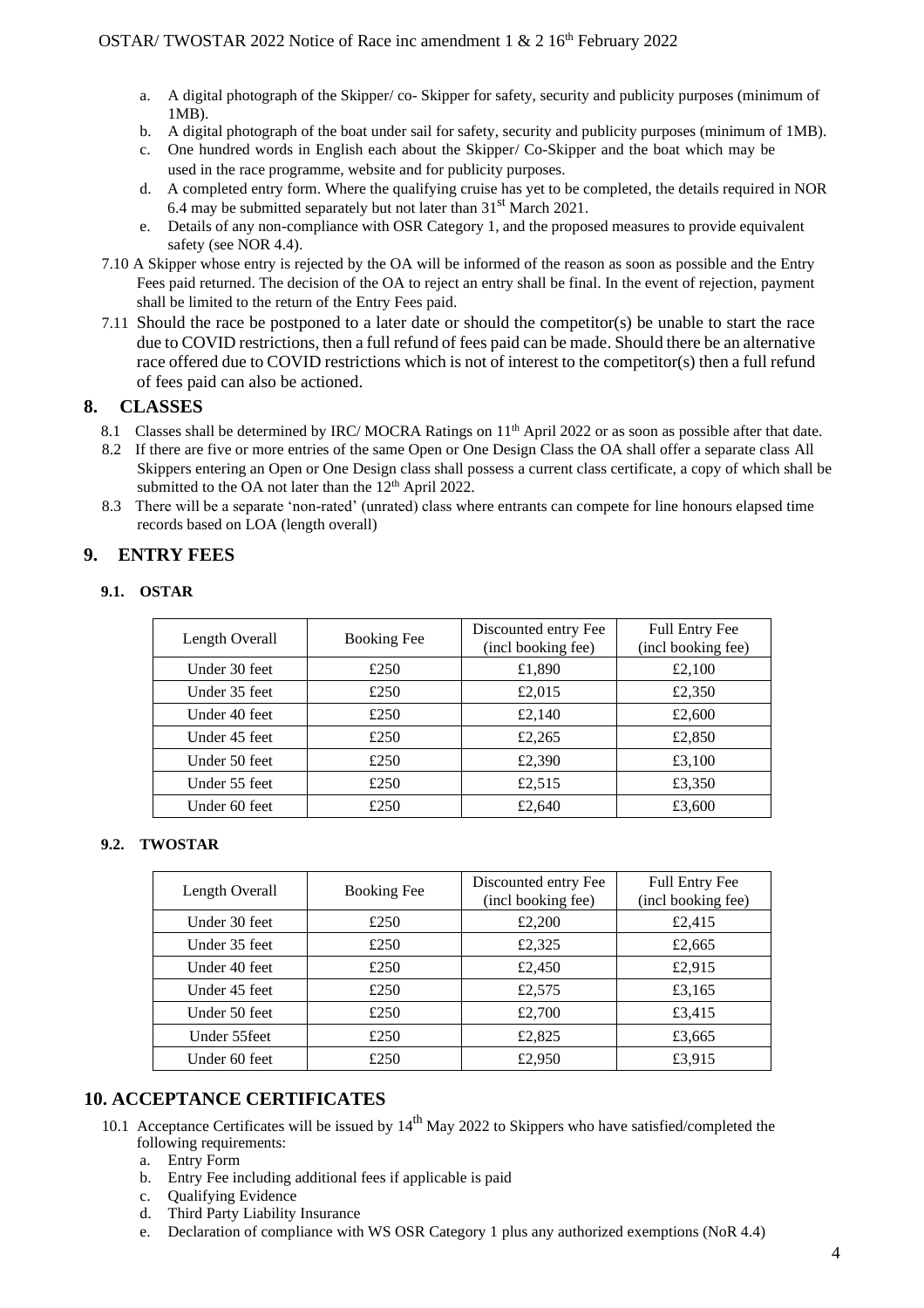- f. Current IRC / MOCRA / Class Certificate as appropriate
- g. List of sources of weather information (NoR 14.4)
- h. Satellite Communications contact number (Satcom/Iridium) and test call
- i. Approved Offshore Personal Survival Training Certificate
- j. National authority approved First Aid Certificate
- k. Life-raft Certificate
- l. EPIRB (406) Registration Certificate
- m. VHF Ship Radio Licence
- n. Evidence of Structural (Keel and Rudder) Inspection as specified in OSR 3.02 and Appendix L carried out by a qualified person.
- 0. Coastguard Offshore Race Information Form (completed by OA)
- p. Customs Form C1331. Pleasure craft on non-EU voyages leaving the UK
- q. USA visas required by all Skippers who are not US nationals
- r. Tracker contract form
- s. Financial penalties if applicable
- 10.2 If an acceptance certificate is not issued in accordance with NOR 10.1 by 1800 Saturday 14th May 2022, the Skipper shall not be allowed to start and his/her Entry Fee shall be forfeit.

#### **11. PENALTIES / ALLOWANCES**

11.1 Financial penalties may be applied by the OA for failure to comply with NOR [6.11 a](#page-2-0)nd 12.4.

- 11.2 Time penalties may be applied.
- 11.3 Time allowances may be awarded.

#### **12. NUMBERING AND SAIL MARKING**

- 12.1 The boat's existing sail number shall be used and displayed throughout the Race. No other number may be displayed. Numbers are to be a minimum height of 12 inches or 1/40th of the boat's overall length, whichever is the larger. The number shall be on both sides of the mainsail, overlapping headsails, the topsides port and starboard, and the deck or cabin top.
- 12.2 Where two boats entered in the Race have the same sail number, the OA will issue one of them with an alternative number.
- 12.3 Numbers on the hull shall either be painted on or applied using an approved semi-permanent system which will not be removed by the action of the sea.
- 12.4 All boats may be issued with Race Flags on arrival in Plymouth. These flags shall be flown at all times whilst the boat is in Plymouth, at the start, at the finish and in Newport. Failure to display Race flags may incur a financial penalty.

#### **13. RADIOS, COMMUNICATIONS & TRACKER SYSTEMS**

- 13.1 Skippers shall fit the satellite tracker provided by the OA. The OA shall claim payment from the competitor for the cost of the tracker if it is not returned at the end of/retirement from the Race.
- 13.2 Skippers shall have a satellite communication system that allows two way voice and text communication throughout the duration of the race.
- 13.3 All types of radio, radar and electronic aids to navigation are permitted in all classes.

#### **14. OUTSIDE HELP**

- 14.1 During the race no boat shall have material contact with another boat.
- 14.2 A boat may anchor, moor or secure to a land based structure. Persons other than the Skipper may board and stores and/or equipment may be embarked to effect repairs.

If outside help is accepted the OA shall be informed immediately when the boat has stopped racing and before the boat resumes racing.

A time penalty will be imposed by the OA if it considers a boat that has received outside help has gained a racing advantage.

- 14.3 Medical assistance by any form is allowed. The OA shall be informed immediately.
- 14.4 A Skipper may use any source of weather information that is publicly available including services that require payment. Individual weather routing is not permitted. Skippers will be required to list the sources of weather information they intend to use (NoR 10.1f). No other sources are permitted unless provided by the OA.

#### **15. PRIZES**

15.1 Prizes will be awarded in each Class on the following scale:

| No of starters in each class: |  |  |
|-------------------------------|--|--|
| No of prizes:                 |  |  |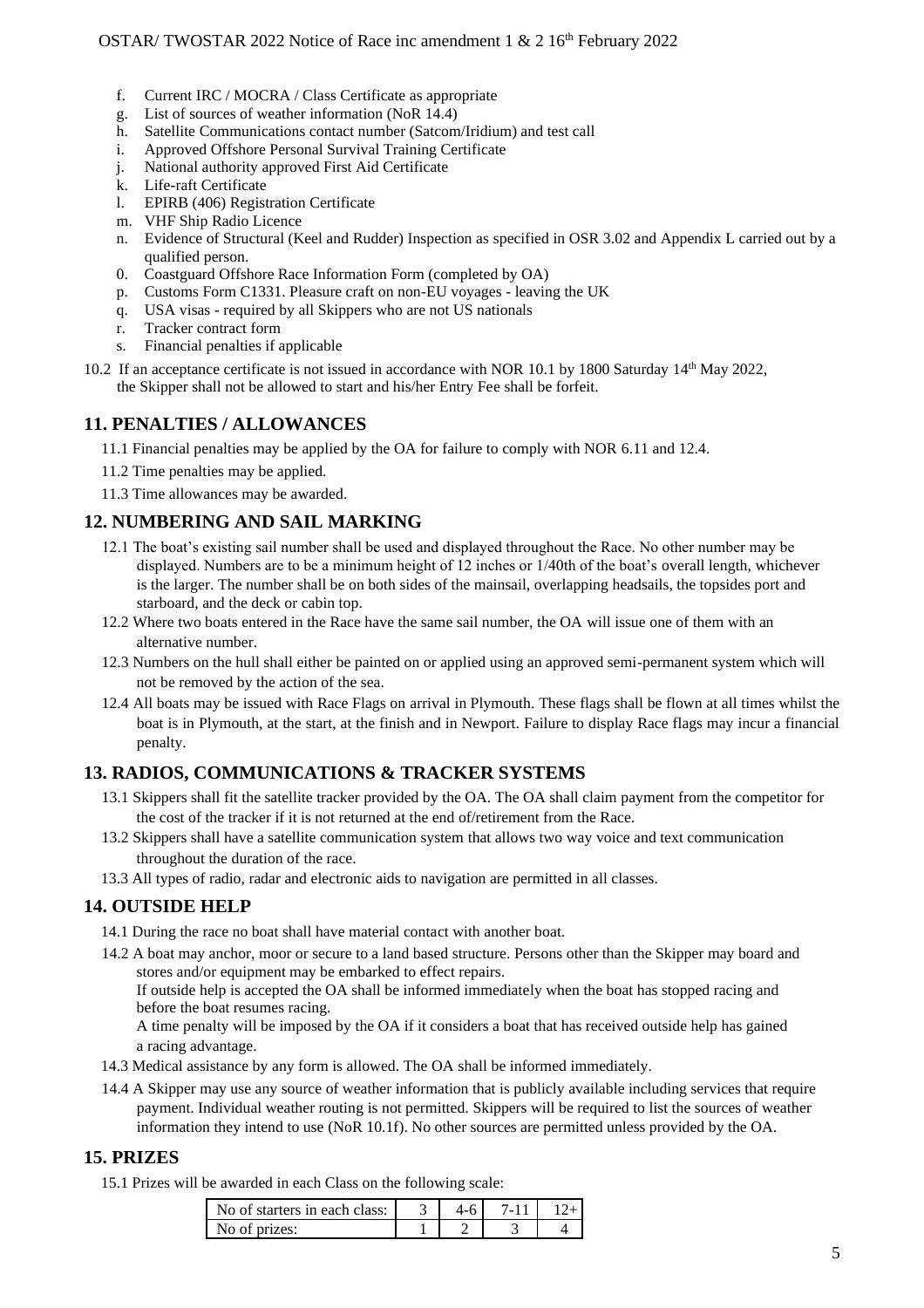- 15.2 A memento will be presented to each boat.
- 15.3 Additional prizes may be awarded by Race Sponsors.
- 15.4 The Line Honours Skipper shall attend the Sponsor's Prize giving in Newport.

15.5 Prizes will be awarded at the RWYC in Autumn 2022.

#### **16. RISK STATEMENT**

16.1 Rule 4 of the Racing Rules of Sailing states: "The responsibility for a boat's decision to participate in a race or to continue racing is hers alone."

Sailing is by its nature an unpredictable sport and therefore involves an element of risk. By taking part in the event, each competitor agrees and acknowledges that:

a) They are aware of the inherent element of risk involved in the sport and accept responsibility for the exposure of themselves, their crew and their boat to such inherent risk whilst taking part in the event;

b) They are responsible for the safety of themselves, their crew, their boat and their other property whether afloat or ashore;

c) They accept responsibility for any injury, damage or loss to the extent caused by their own actions or omissions;

d) Their boat is in good order, equipped to sail in the event and they are fit to participate;

e) The provision of a race management team, patrol boats if any, and other officials and volunteers by the organiser does not relieve them of their own responsibilities;

f) The provision of patrol boat cover is limited to such assistance, particularly in extreme weather conditions, as can be practically provided in the circumstances;

g) They are responsible for ensuring that their boat is equipped and seaworthy so as to be able to face extremes of weather; that there is a crew sufficient in experience and fitness to withstand such weather; and that the safety equipment is properly maintained, stowed and in date and is familiar to the crew.

#### **17. DISCLAIMER OF LIABILITY**

- 17.1 Notwithstanding any other rule and condition, the OA, Race Committee and Race Sponsors, if applicable, jointly and severally are providing this Race on the understanding that they or their representatives bear no responsibility for any loss, damage, injury, or inconvenience to boats or persons howsoever arising directly or indirectly from their rules, policy, or rulings before or during the Race or related activities.
- 17.2 By participating in the Race each skipper/ Co Shipper agrees to release the OA, Race Committee and Race Sponsors from and against all claims, damages, costs, torts, suits at law or in equity or otherwise, arising out of or in any way relating to the Race. This release shall be binding upon each entrant and their heirs, beneficiaries, representatives, and estates of each entrant.

#### **18. APPLICABLE LAW**

18.1 These Rules shall be interpreted in accordance with the Laws of England and the OA submit, or will submit, themselves only to the jurisdiction of the Courts of England as may be necessary to permit the resolution of legal actions with regard to these Rules, the conduct and organisation of the Race.

#### **19. MEDIA RIGHTS**

19.1 Competitors automatically grant to the OA and any party to which it may delegate this right, without payment the right in perpetuity to make, use and show (including via the internet), any motion pictures, live, taped or filmed television or any other form of media, of or relating to the event.

#### **20. RACE CORRESPONDENCE**

20.1 Event Websites:

| OSTAR:   | www.rwyc.org/ostar/   |
|----------|-----------------------|
| TWOSTAR: | www.rwyc.org/twostar/ |

- 20.2 Competitors correspondence email address: [ostar@rwyc.org](mailto:ostar@rwyc.org)
- 20.3 Event Facebook pages

OSTAR & TWOSTAR:<https://www.facebook.com/ostartwostar2022/>

OSTAR & TWOSTAR 2022 COMPETITORS[: https://www.facebook.com/groups/ostartwostarcompetitors](https://www.facebook.com/groups/ostartwostarcompetitors)